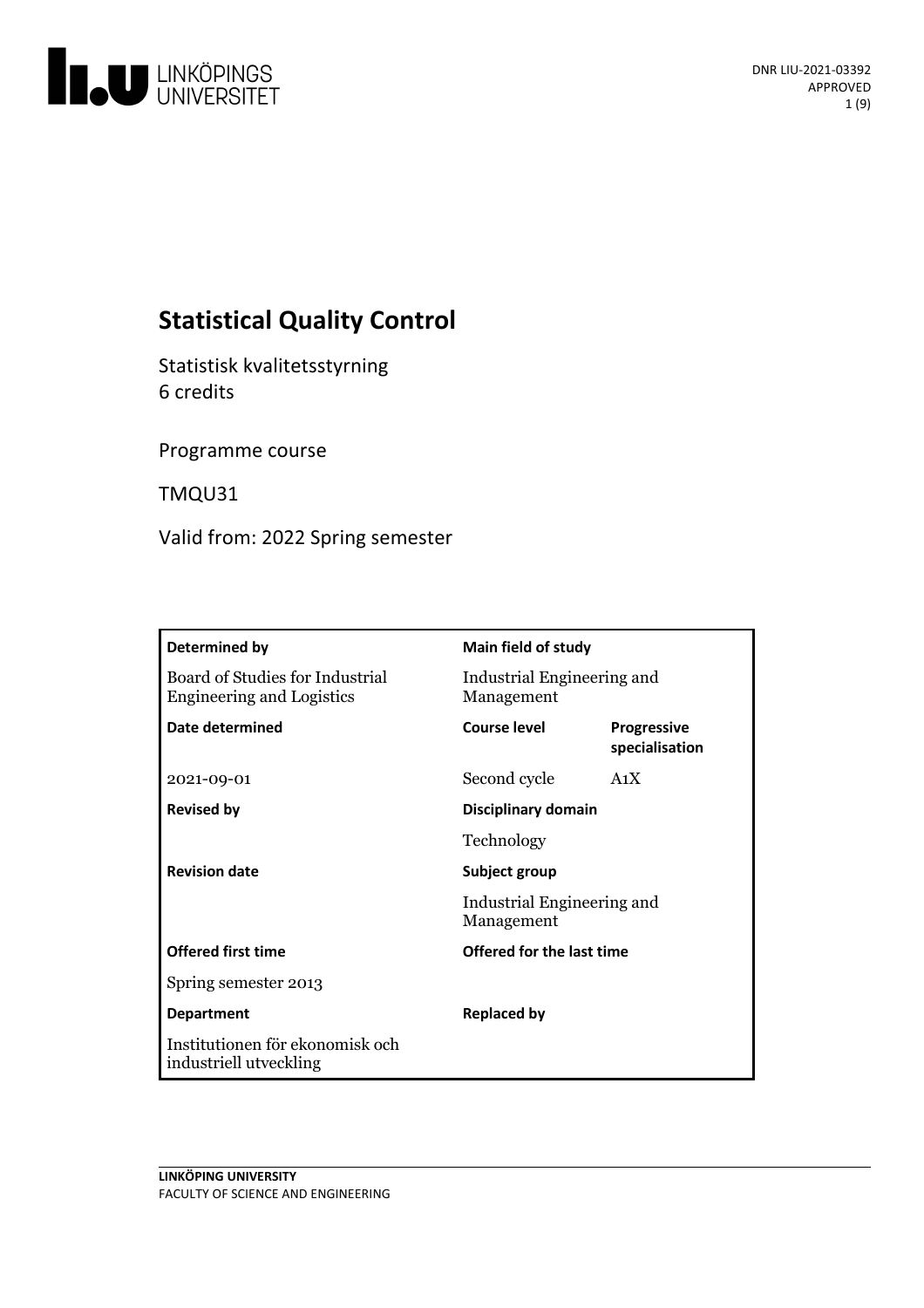## Specific information

May not be included in the same degree as TMQU06

# Course offered for

- Master of Science in Energy Environment Management
- Master of Science in Industrial Engineering and Management
- Master of Science in Mechanical Engineering
- Master of Science in Industrial Engineering and Management International
- Master's Programme in Industrial Engineering and Management
- Master's Programme in Mechanical Engineering
- Master of Science in Engineering Biology
- Master of Science in Chemical Biology

## Prerequisites

Mathematical statistics, Industrial Organization, Quality Management and Engineering

## Intended learning outcomes

The course provides a comprehensive coverage of statistical approaches and methods for industrial quality management. After the completed course, the student shall be able to;

- demonstrate deep knowledge about statistical methods for quality technology and management, and in a systematic way select methods to solve advanced quality related problems within industry and service production
- discuss the occurrence and consequences of variation in industrial processes and from a systems perspective identify situations where statistical methods can contribute to improvement of products and processes
- plan and conduct industrial improvement projects based on advanced statistical methods for quality improvement
- on an advanced level discuss principles for collection and analysis of process information for development of processes and products
- analyse and identify improvement needs for measurement systems in industrial organisations
- explain and discuss how procedures for statistical quality control can be implemented and contribute to development in industrial organisations

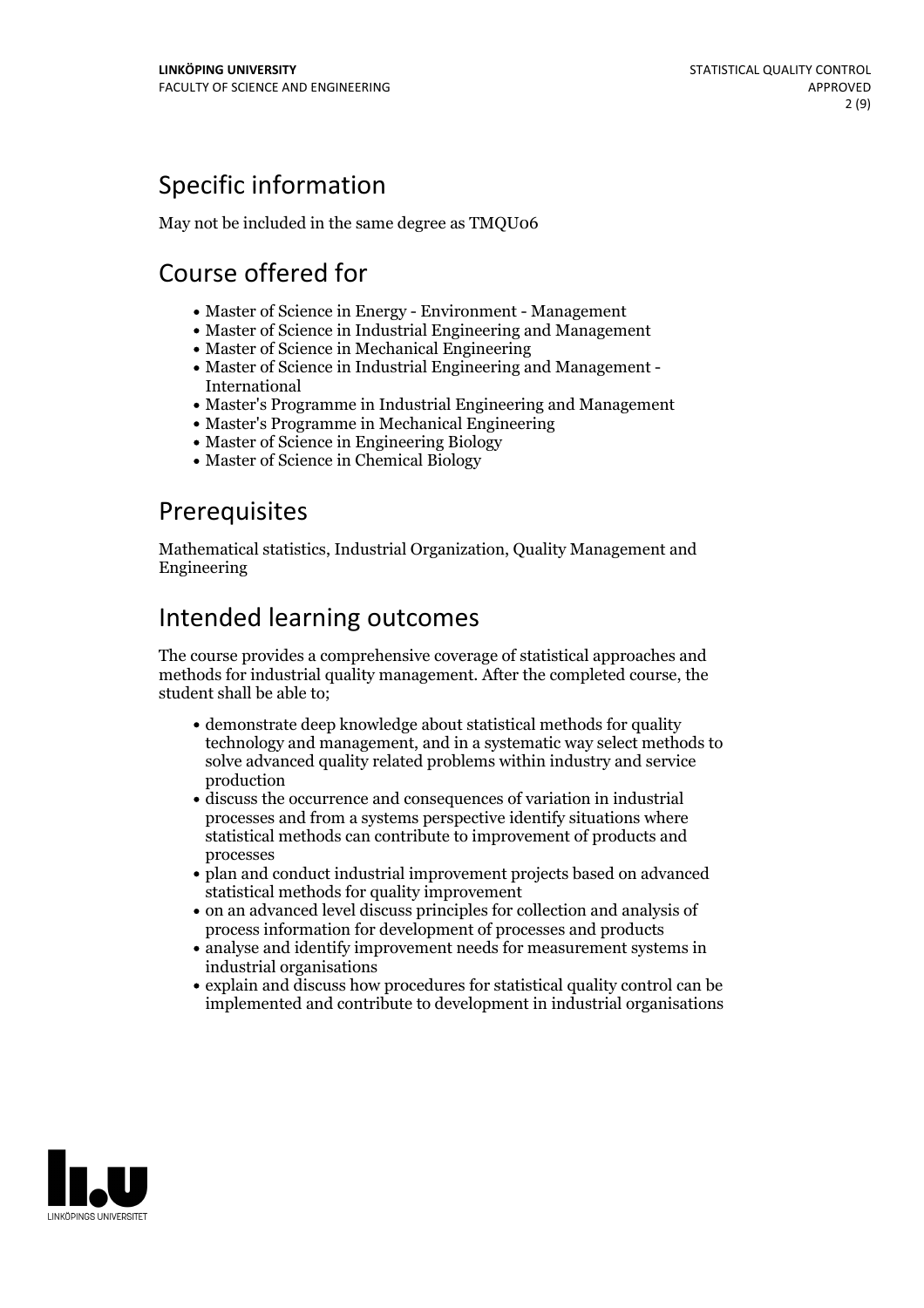## Course content

Understanding of variation, statistical process control, process improvements through statistical analysis, 7 QC tools, advanced forms of control charts (EWMA, CUSUM, Shewhart charts), Moving Range techniques, time series analyses, control charts for attribute data, capability studies, process mapping, visualisation techniques for effective decision making, statistical analyses in Excel and MINITAB, measurement system analysis, implementation of performance measurement and control.

# Teaching and working methods

The course is organised around lectures and workshops where important thematic areas are presented. The course is examined through written assignments, participation in case seminars, lab exercises and a large project that is conducted in cooperation with an industrial company.

## Examination

| UPG1                                                                        | Hand-in assignment | 4.5 credits | U, 3, 4, 5 |  |
|-----------------------------------------------------------------------------|--------------------|-------------|------------|--|
| LAB1                                                                        | Laboratory work    | 1.5 credits | U.G        |  |
| The final grade is based on the results from the assignments in the course. |                    |             |            |  |

## Grades

Four-grade scale, LiU, U, 3, 4, 5

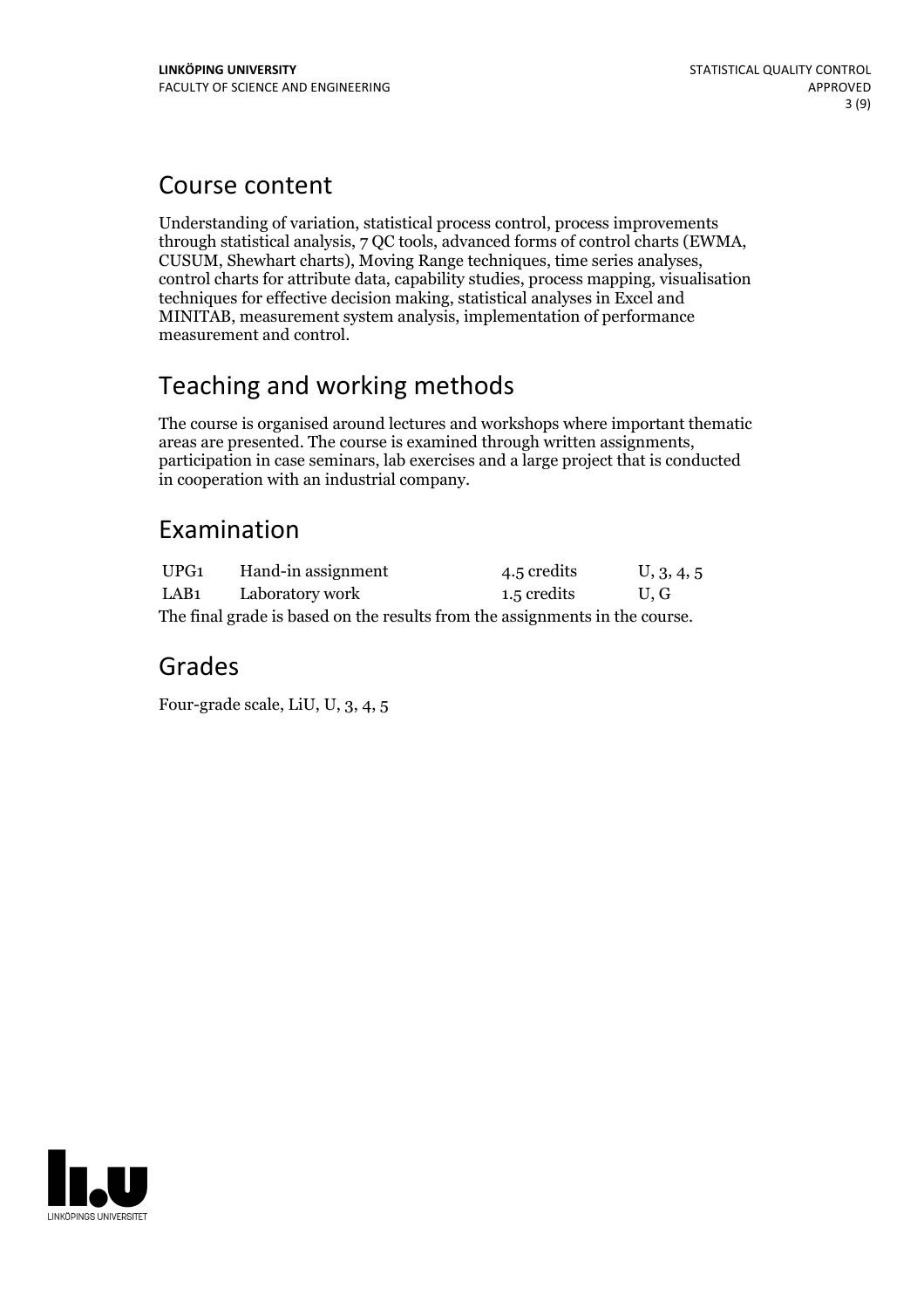## Other information

### **Supplementarycourses**

Six Sigma Quality, Quality Management - Project Course

### **About teaching and examination language**

The teaching language is presented in the Overview tab for each course. The examination language relates to the teaching language as follows:

- If teaching language is "Swedish", the course as a whole could be given in Swedish, or partly in English. Examination language is Swedish, but parts
- of the examination can be in English. If teaching language is "English", the course as <sup>a</sup> whole is taught in English. Examination language is English. If teaching language is "Swedish/English", the course as <sup>a</sup> whole will be
- taught in English if students without prior knowledge of the Swedish language participate. Examination language is Swedish or English depending on teaching language.

#### **Other**

The course is conducted in a manner where both men's and women's experience and knowledge are made visible and developed.

The planning and implementation of a course should correspond to the course syllabus. The course evaluation should therefore be conducted with the course syllabus as a starting point.

If special circumstances prevail, the vice-chancellor may in a special decision specify the preconditions for temporary deviations from this course syllabus, and delegate the right to take such decisions.

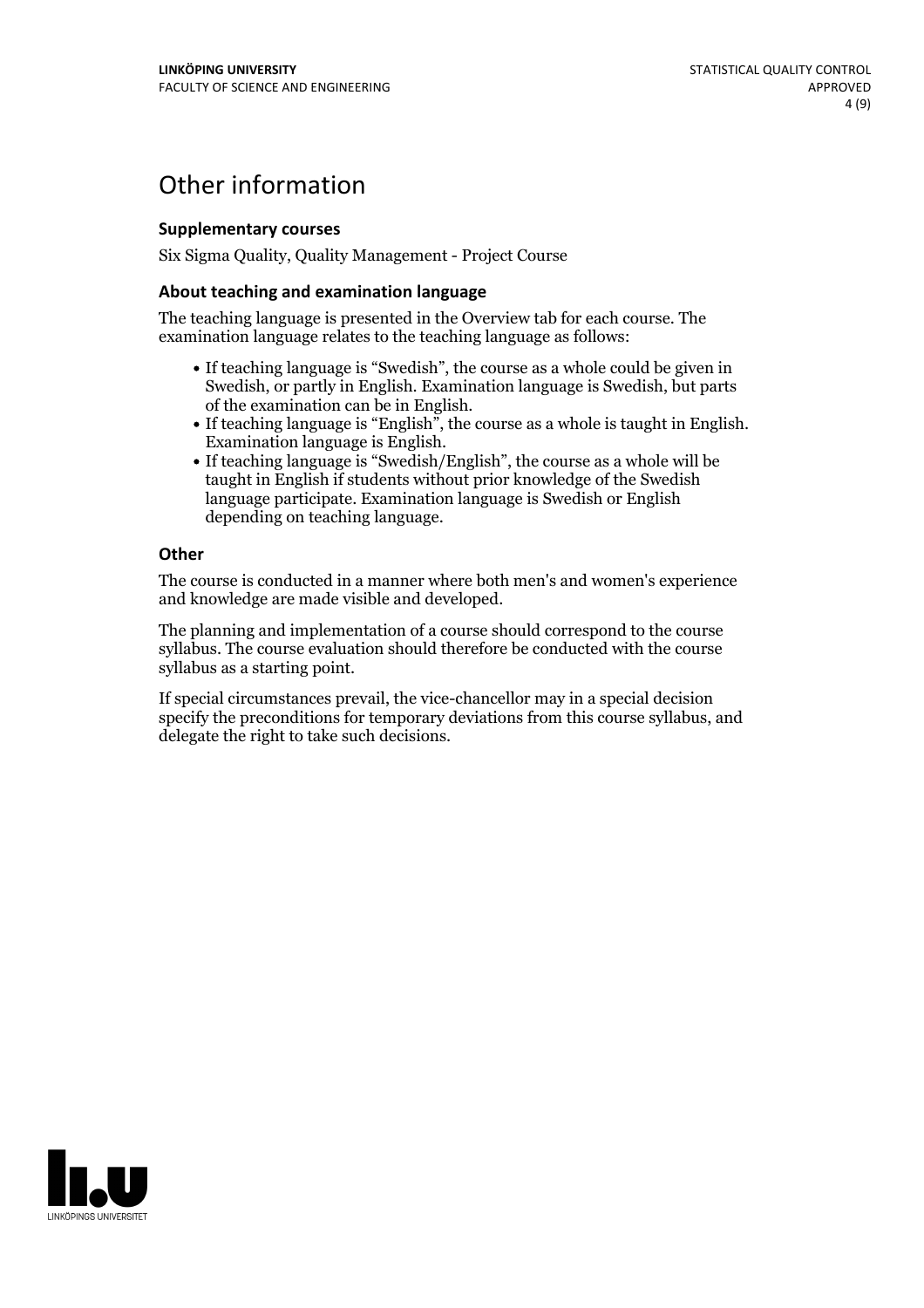## **Common rules**

### Course syllabus

A syllabus must be established for each course. The syllabus specifies the aim and contents of the course, and the prior knowledge that a student must have in order to be able to benefit from the course.

## Timetabling

Courses are timetabled after a decision has been made for this course concerning its assignment to a timetable module.

### Interruption in and deregistration from a course

The LiU decision, Guidelines concerning confirmation of participation in education (Dnr LiU-2020-02256), states that interruptions in study are to be recorded in Ladok. Thus, all students who do not participate in a course for which they have registered must record the interruption, such that the registration on the course can be removed. Deregistration from or interrupting a course is carried out using <sup>a</sup> web-based form: https://www.lith.liu.se/for- [studenter/kurskomplettering?l=en.](https://www.lith.liu.se/for-studenter/kurskomplettering?l=en)

## Cancelled courses and changes to the course syllabus

Courses with few participants (fewer than 10) may be cancelled or organised in a manner that differs from that stated in the course syllabus. The Dean is to deliberate and decide whether a course is to be cancelled or changed from the course syllabus.

## Guidelines relating to examinations and examiners

For details, see Guidelines for education and examination for first-cycle and second-cycle education at Linköping University, Dnr LiU-2020-04501 [\(http://styrdokument.liu.se/Regelsamling/VisaBeslut/917592\)](http://styrdokument.liu.se/Regelsamling/VisaBeslut/917592).

An examiner must be employed as a teacher at LiU according to the LiU Regulations for Appointments, Dnr LiU-2021-01204 [\(https://styrdokument.liu.se/Regelsamling/VisaBeslut/622784](https://styrdokument.liu.se/Regelsamling/VisaBeslut/622784)). For courses in second-cycle, the following teachers can be appointed as examiner: Professor (including Adjunct and Visiting Professor), Associate Professor (including Adjunct), Senior Lecturer (including Adjunct and Visiting Senior Lecturer), Research Fellow, or Postdoc. For courses in first-cycle, Assistant Lecturer (including Adjunct and Visiting Assistant Lecturer) can also be appointed as examiner in addition to those listed for second-cycle courses. In exceptional cases, a Part-time Lecturer can also be appointed as an examiner at both first- and second cycle, see Delegation of authority for the Board of Faculty of Science and Engineering.

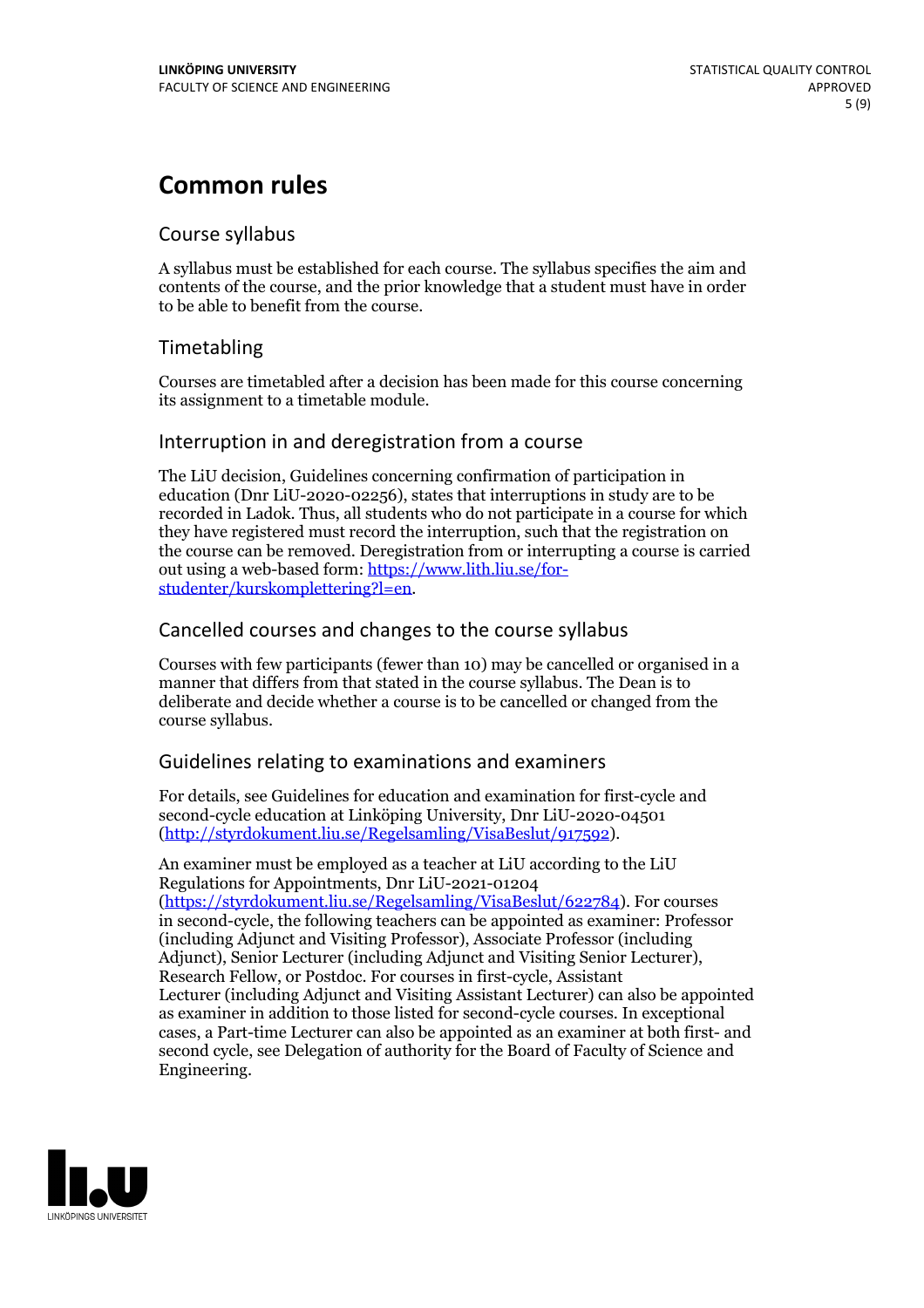## Forms of examination

### **Principles for examination**

Written and oral examinations and digital and computer-based examinations are held at least three times a year: once immediately after the end of the course, once in August, and once (usually) in one of the re-examination periods. Examinations held at other times are to follow a decision of the faculty programme board.

Principles for examination scheduling for courses that follow the study periods:

- courses given in VT1 are examined for the first time in March, with re-examination in June and August
- courses given in VT2 are examined for the first time in May, with re-examination in August and October
- courses given in HT1 are examined for the first time in October, with re-examination in January and August
- courses given in HT2 are examined for the first time in January, with re-examination in March and in August.

The examination schedule is based on the structure of timetable modules, but there may be deviations from this, mainly in the case of courses that are studied and examined for several programmes and in lower grades (i.e. 1 and 2).

Examinations for courses that the faculty programme board has decided are to be held in alternate years are held three times during the school year in which the course is given according to the principles stated above.

Examinations for courses that are cancelled orrescheduled such that they are not given in one or several years are held three times during the year that immediately follows the course, with examination scheduling that corresponds to the scheduling that was in force before the course was cancelled or rescheduled.

When a course, or a written examination (TEN, DIT, DAT), is given for the last time, the regular examination and two re-examinations will be offered. Thereafter, examinations are phased out by offering three examinations during the following academic year at the same times as the examinations in any substitute course. If there is no substitute course, three examinations will be offered during re- examination periods during the following academic year. Other examination times are decided by the faculty programme board. In all cases above, the examination is also offered one more time during the academic year after the following, unless the faculty programme board decides otherwise. In total, 6 re-examinations are offered, of which 2 are regular re-examinations. In the examination registration system, the examinations given for the penultimate time and the last time are denoted.

If a course is given during several periods of the year (for programmes, or on different occasions for different programmes) the faculty programme board or boards determine together the scheduling and frequency of re-examination occasions.

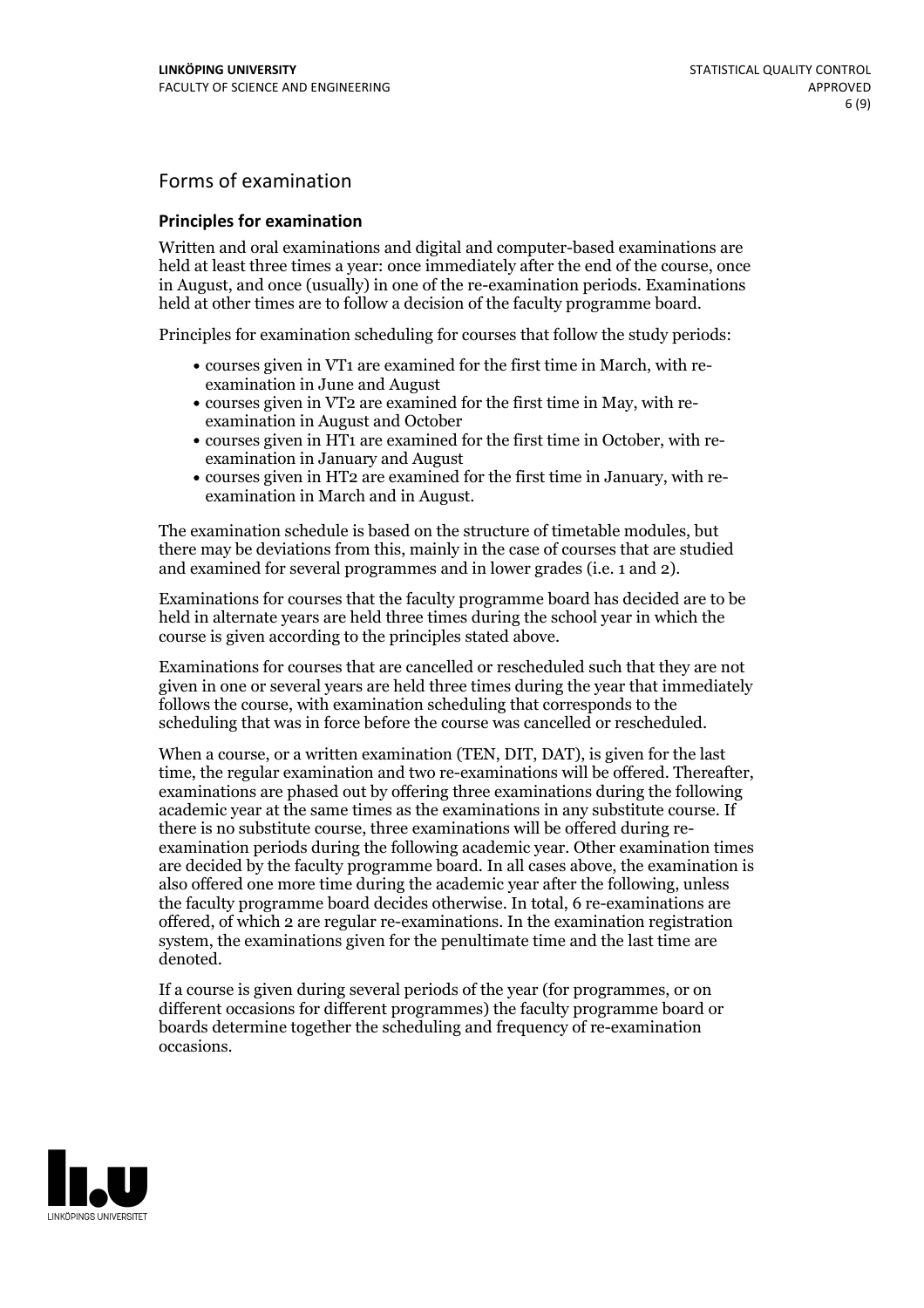### **Retakes of other forms of examination**

Regulations concerning retakes of other forms of examination than written examinations and digital and computer-based examinations are given in the LiU guidelines for examinations and examiners, [http://styrdokument.liu.se/Regelsamling/VisaBeslut/917592.](http://styrdokument.liu.se/Regelsamling/VisaBeslut/917592)

#### **Course closure**

For Decision on Routines for Administration of the Discontinuation of Educational Programs, Freestanding Courses and Courses in Programs, see DNR LiU-2021-04782. After a decision on closure and after the end of the discontinuation period, the students are referred to a replacement course (or similar) according to information in the course syllabus or programme syllabus. If a student has passed some part/parts of a closed program course but not all, and there is an at least partially replacing course, an assessment of crediting can be made. Any crediting of course components is made by the examiner.

#### **Registration for examination**

In order to take an written, digital or computer-based examination, registration in advance is mandatory, see decision in the university's rule book [https://styrdokument.liu.se/Regelsamling/VisaBeslut/622682.](https://styrdokument.liu.se/Regelsamling/VisaBeslut/622682) An unregistered student can thus not be offered a place. The registration is done at the Student Portal or in the LiU-app during the registration period. The registration period opens 30 days before the date of the examination and closes 10 days before the date of the examination. Candidates are informed of the location of the examination by email, four days in advance.

#### **Code of conduct for students during examinations**

Details are given in a decision in the university's rule book: <http://styrdokument.liu.se/Regelsamling/VisaBeslut/622682>.

#### **Retakes for higher grade**

Students at the Institute of Technology at LiU have the right to retake written examinations and digital and computer-based examinations in an attempt to achieve a higher grade. This is valid for all examination components with code "TEN", "DIT" and "DAT". The same right may not be exercised for other examination components, unless otherwise specified in the course syllabus.

A retake is not possible on courses that are included in an issued degree diploma.

#### **Grades**

The grades that are preferably to be used are Fail (U), Pass (3), Pass not without distinction  $(4)$  and Pass with distinction  $(5)$ .

- Grades U, 3, 4, 5 are to be awarded for courses that have written or digital examinations.<br>• Grades Fail (U) and Pass (G) may be awarded for courses with a large
- degree of practical components such as laboratory work, project work and

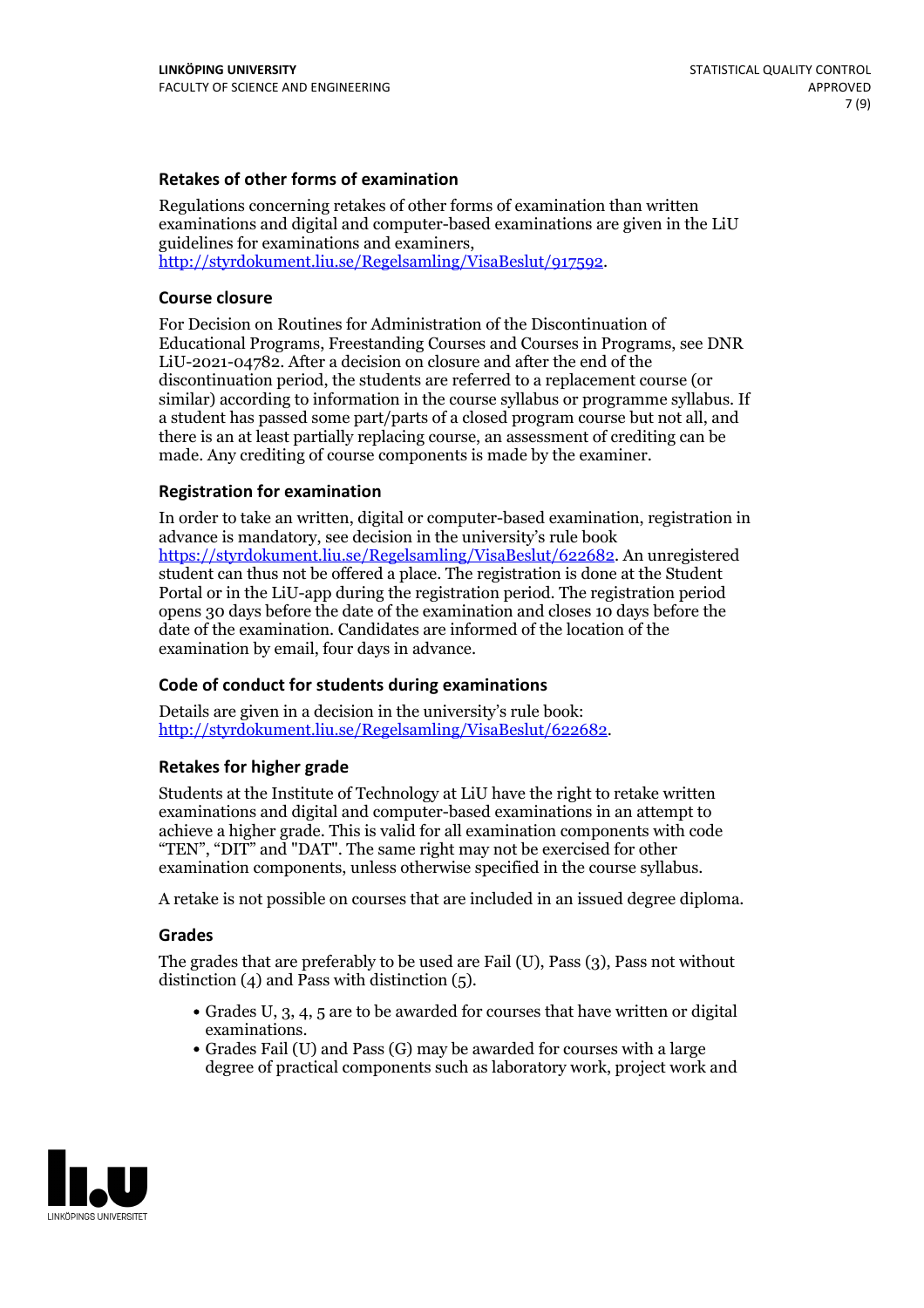group work.<br>• Grades Fail (U) and Pass (G) are to be used for degree projects and other independent work.

#### **Examination components**

The following examination components and associated module codes are used at the Faculty of Science and Engineering:

- Grades U, 3, 4, 5 are to be awarded for written examinations (TEN) and
- digital examinations (DIT).<br>• Examination components for which the grades Fail (U) and Pass (G) may be awarded are laboratory work (LAB), project work (PRA), preparatory written examination (KTR), digital preparatory written examination (DIK), oral examination (MUN), computer-based examination (DAT), home
- assignment (HEM), and assignment (UPG).<br>• Students receive grades either Fail (U) or Pass (G) for other examination components in which the examination criteria are satisfied principally through active attendance such as tutorial group (BAS) or examination item
- (MOM).<br>• Grades Fail (U) and Pass (G) are to be used for the examination components Opposition (OPPO) and Attendance at thesis presentation (AUSK) (i.e. part of the degree project).

In general, the following applies:

- 
- Mandatory course components must be scored and given <sup>a</sup> module code. Examination components that are not scored, cannot be mandatory. Hence, it is voluntary to participate in these examinations, and the voluntariness must be clearly stated. Additionally, if there are any associated conditions to
- the examination component, these must be clearly stated as well.<br>• For courses with more than one examination component with grades U,3,4,5, it shall be clearly stated how the final grade is weighted.

For mandatory components, the following applies (in accordance with the LiU Guidelines for education and examination for first-cycle and second-cycle education at Linköping University,<br>[http://styrdokument.liu.se/Regelsamling/VisaBeslut/917592\)](http://styrdokument.liu.se/Regelsamling/VisaBeslut/917592):

If special circumstances prevail, and if it is possible with consideration of the nature of the compulsory component, the examiner may decide to replace the compulsory component with another equivalent component.

For possibilities to alternative forms of examinations, the following applies (in accordance with the LiU Guidelines for education and examination for first-cycle [http://styrdokument.liu.se/Regelsamling/VisaBeslut/917592\)](http://styrdokument.liu.se/Regelsamling/VisaBeslut/917592):

If the LiU coordinator for students with disabilities has granted a student the right to an adapted examination for a written examination in an examination hall, the student has the right to it.